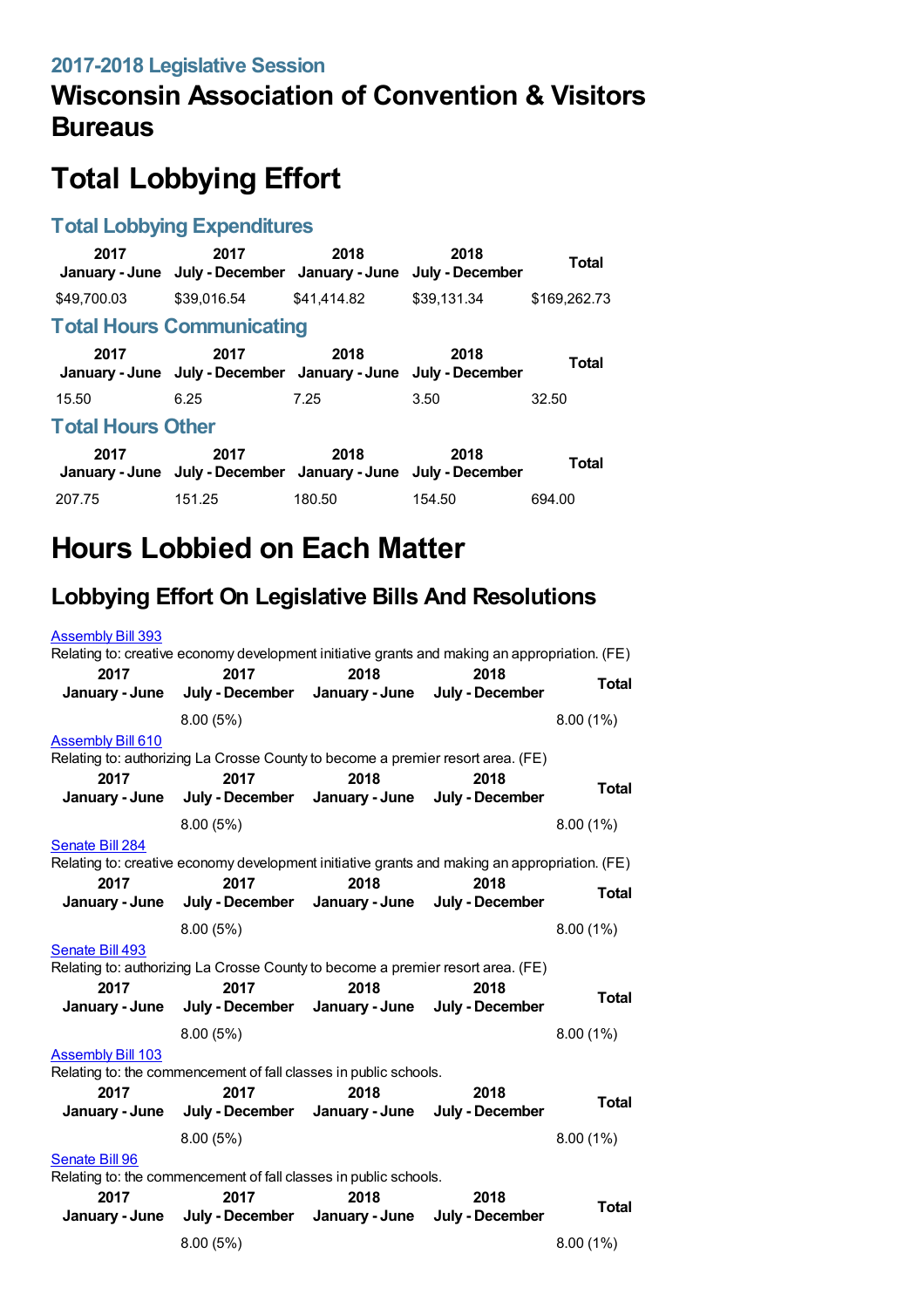| <b>Assembly Bill 811</b><br>Relating to: talent attraction and retention initiatives and making an appropriation. (FE)                          |                                                                                                    |             |      |              |  |
|-------------------------------------------------------------------------------------------------------------------------------------------------|----------------------------------------------------------------------------------------------------|-------------|------|--------------|--|
| 2017                                                                                                                                            | 2017<br>January - June July - December January - June July - December                              | 2018        | 2018 | <b>Total</b> |  |
|                                                                                                                                                 |                                                                                                    | 9.00(5%)    |      | 9.00(1%)     |  |
| Senate Bill 679<br>2017                                                                                                                         | Relating to: talent attraction and retention initiatives and making an appropriation. (FE)<br>2017 | 2018        | 2018 |              |  |
|                                                                                                                                                 | January - June July - December January - June July - December                                      |             |      | Total        |  |
|                                                                                                                                                 |                                                                                                    | 9.00(5%)    |      | 9.00(1%)     |  |
| <b>Assembly Bill 883</b><br>Relating to: the creation of a local exposition district by the City of Superior or the City of Eau Claire.<br>(FE) |                                                                                                    |             |      |              |  |
| 2017                                                                                                                                            | 2017<br>January - June July - December January - June July - December                              | 2018        | 2018 | Total        |  |
|                                                                                                                                                 |                                                                                                    | 28.00 (15%) |      | 28.00 (4%)   |  |
| Senate Bill 727<br>Relating to: the creation of a local exposition district by the City of Superior or the City of Eau Claire.<br>(FE)          |                                                                                                    |             |      |              |  |
| 2017                                                                                                                                            | 2017<br>January - June July - December January - June July - December                              | 2018        | 2018 | Total        |  |
|                                                                                                                                                 |                                                                                                    | 28.00 (15%) |      | 28.00 (4%)   |  |

### **Lobbying Effort On Budget Bill Subjects**

| <b>Tourism</b>                                |                         |                        |                         |              |
|-----------------------------------------------|-------------------------|------------------------|-------------------------|--------------|
| 2017<br>January - June                        | 2017<br>July - December | 2018<br>January - June | 2018<br>July - December | Total        |
| 45.00 (20%)                                   | 16.00 (10%)             |                        | 16.00 (10%)             | 77.00 (11%)  |
| <b>Transportation: Transportation Finance</b> |                         |                        |                         |              |
| 2017<br>January - June                        | 2017<br>July - December | 2018<br>January - June | 2018<br>July - December | <b>Total</b> |
|                                               | 16.00 (10%)             |                        |                         | 16.00 (2%)   |

## **Lobbying Effort On Topics Not Yet Assigned A Bill Or Rule Number**

| Short term rentals     |                                                                          |                        |                         |              |
|------------------------|--------------------------------------------------------------------------|------------------------|-------------------------|--------------|
| 2017<br>January - June | 2017<br>July - December                                                  | 2018<br>January - June | 2018<br>July - December | <b>Total</b> |
| 22.33 (10%)            | 7.88(5%)                                                                 |                        | 15.80 (10%)             | 46.01 (6%)   |
|                        | Legislation that would make changes to the September 1 school start date |                        |                         |              |
| 2017<br>January - June | 2017<br>July - December                                                  | 2018<br>January - June | 2018<br>July - December | Total        |
| 44.65 (20%)            |                                                                          |                        | 15.80 (10%)             | 60.45 (8%)   |
| Room tax reform        |                                                                          |                        |                         |              |
| 2017<br>January - June | 2017<br>July - December                                                  | 2018<br>January - June | 2018<br>July - December | <b>Total</b> |
|                        |                                                                          |                        | 31.60 (20%)             | 31.60(4%)    |
|                        |                                                                          |                        |                         |              |

#### **Minor Efforts**

(Time spent on matters each of which accounted for less than 10% of the organization's lobbying)

| 2017    | 2017<br>January - June July - December January - June July - December | 2018     | 2018 | Total         |
|---------|-----------------------------------------------------------------------|----------|------|---------------|
| 11 (5%) |                                                                       | 19 (10%) |      | 29.94 (4.12%) |

#### **Other Matters**

Includes time spent on: